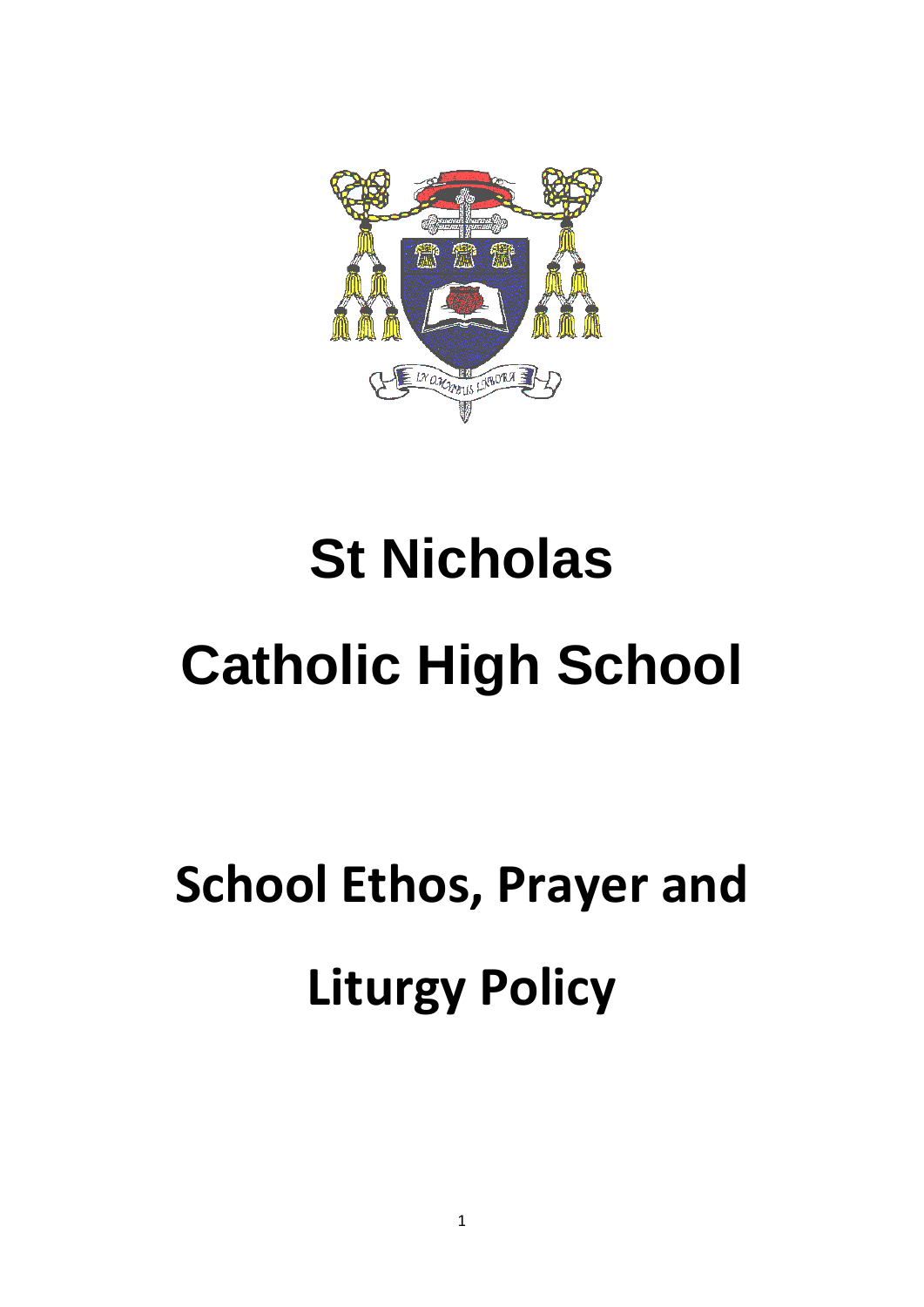#### **Version Control**

| Current<br>version | <b>Previous</b><br>version | <b>Summary of changes made</b>                                                                                                                                                                                                                                                                                      |
|--------------------|----------------------------|---------------------------------------------------------------------------------------------------------------------------------------------------------------------------------------------------------------------------------------------------------------------------------------------------------------------|
| 2019               | 2016                       |                                                                                                                                                                                                                                                                                                                     |
| 2020               | 2019                       | Mention of Pastoral Curriculum (p3)<br>Empower and engage students in CW as part of YL, FT and<br>Chaplain role (p4/5)<br>Addition of student leadership in spiritual development (p5)<br>Citizenship Days replaced by Mission Days (p5/6)<br>Addition of School Leadership Team (p6)<br>Addendum for COVID-19 (p7) |
| 2020               | 2021                       | Collective Worship replaced with Prayer and Liturgy<br><b>Inclusion of Sacred Space Ambassadors</b>                                                                                                                                                                                                                 |
|                    |                            |                                                                                                                                                                                                                                                                                                                     |
|                    |                            |                                                                                                                                                                                                                                                                                                                     |

| <b>Policy Impact Statement</b>    |                           |  |  |  |
|-----------------------------------|---------------------------|--|--|--|
| <b>Policy:</b>                    |                           |  |  |  |
| This Policy has been implemented: |                           |  |  |  |
| Fully                             | ✓                         |  |  |  |
| Partially                         |                           |  |  |  |
| Occasionally                      |                           |  |  |  |
| Not at all (give reasons why)     |                           |  |  |  |
|                                   |                           |  |  |  |
| What revisions need to be made:   |                           |  |  |  |
| To the Policy?                    | See Version Control Above |  |  |  |
| To its implementation?            |                           |  |  |  |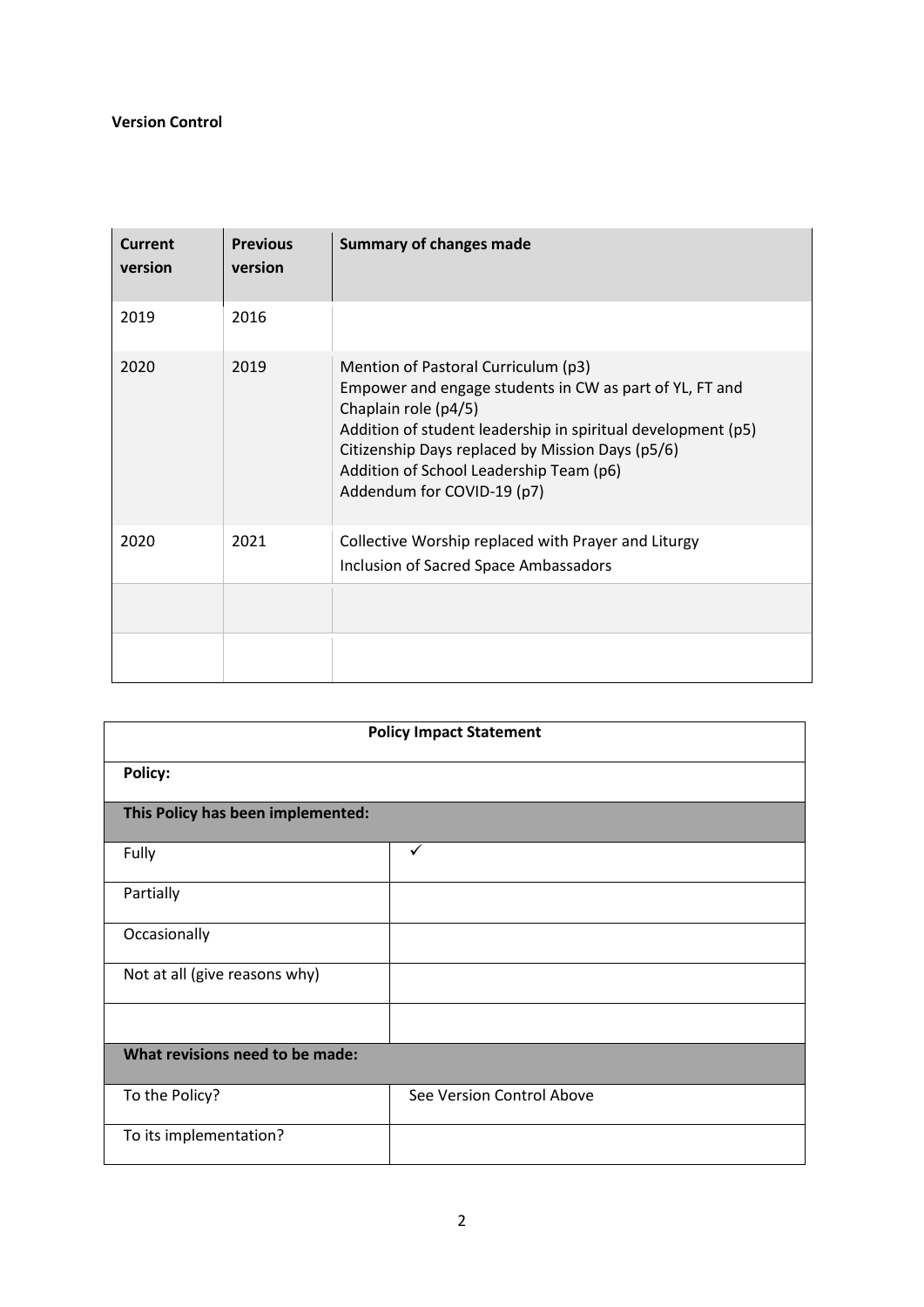## **School Ethos, Prayer and Liturgy Policy**

## **Guiding Principles**

This St. Nicholas Catholic High School Policy is rooted in the School Mission Statement which makes explicit the Christian Values on which the School is based and the sacredness and worth of each individual in the School community. As a Catholic school we centre our mission on the person of Jesus Christ and we recognise the Spirit of the Risen Christ present and alive throughout the school community and in all aspects of school life: curriculum, pastoral care, religious life and personal formation.

It is essential that each member of the School community is encouraged to search for and appreciate their own potential and their place in the world. Through this we come to appreciate other people that we come into contact with as well as developing an awareness of the wider community. Understanding the unique part that we have to play allows us to experience a sense of awe and wonder in the world that surrounds us and to celebrate this through reflection, prayer and worship. We recognise the presence of God in every person and in the world around us.

Catholic ethos places a high expectation on all of the community to 'be the best' by encouraging high standards of behaviour, sense of fairness and manners. The School is committed to playing an important role in the building of a strong cohesive community by developing a critical sense of right and wrong and the ability to take responsibility for their actions. The respect demonstrated between students and staff is crucial for this.

Prayer and Liturgy is an integral part of the Pastoral Curriculum programme.

### **Mission statement**

*We aspire to embrace the Gospel and its values, celebrating uniqueness and diversity. Our learning, within an enterprise culture, is based upon trust and respect which define our relationships within the world family. Everyone Matters.*

### **Responsibilities**

#### **The Governing Body**

- To ensure an inclusive caring, learning environment for the spiritual and moral development across the School.
- To ensure the School is actively involved in the building of a strong cohesive community that sets high standards of social and moral responsibility.
- To monitor school's self evaluation of **Prayer and Liturgy** and monitor performance.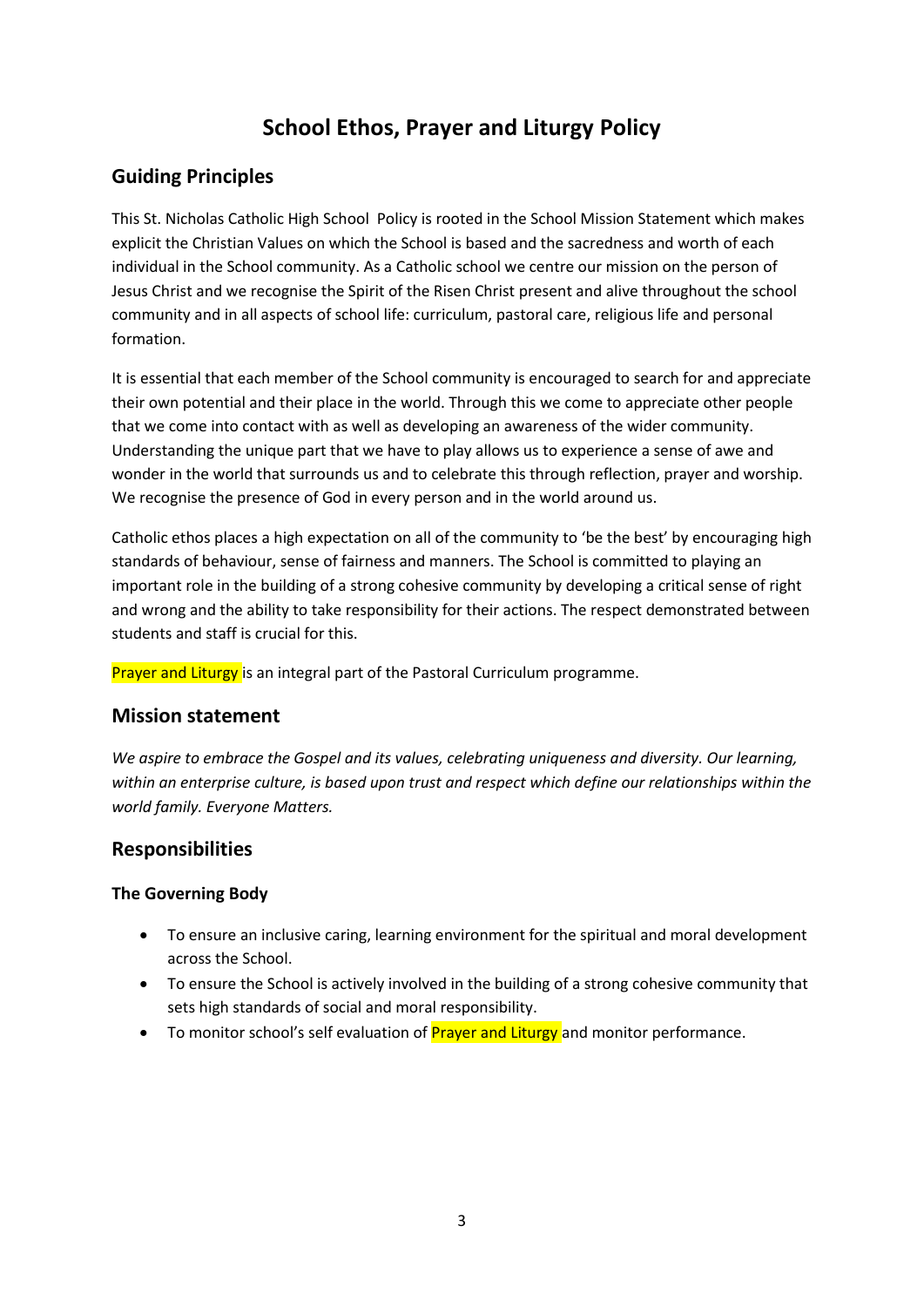#### **The Headteacher and Senior Leadership Team**

- To maintain the School and Catholic ethos so that it permeates across all aspects of the curriculum.
- To ensure **Prayer and Liturgy** will be made accessible to the needs of all students.
- To provide support and guidance for staff through inset days, staff training and ongoing provision of appropriate and accessible resources.
- To be responsible for the oversight and evaluation of **Prayer and Liturgy** within school
- To ensure the School will engage with extra-curricular and community projects that encourage moral responsibility and high standards of behaviour.
- To provide retreat opportunities for students to explore faith and related issues.
- To ensure the School involves itself with charitable works that follow Catholic Social Teaching to support the most vulnerable individuals and communities, locally and globally.

#### **Year Leaders**

- To celebrate through Mass, liturgical prayer and retreats, pertinent moments in the life of the School including Mass to welcome Year 7, St Nicholas Day and Mass for leavers. Where possible these will be enhanced by the inclusion of music, dance and other forms of creative expression.
- To be responsible for the delivery of Prayer and Liturgy during assemblies and to monitor the delivery of **Prayer and Liturgy** within their year group.
- To empower and strengthen students' skills in their own planning and delivery of assemblies and Prayer and Liturgy.
- to engage students in the principles of Catholic Social Teaching across the academic, pastoral and spiritual elements of school life
- To encourage students to fulfil their role as Scared Space Ambassadors

#### **The Chaplain**

- To support the Catholic Ethos and worship across the school by working with staff and students and by providing appropriate and accessible resources.
- To lead, support and celebrate the various seasons of the Liturgical Year through a variety of personal and **Prayer and Liturgy** opportunities.
- To work with Priests and local parishes to complement the Catholic ethos and as part of our **Prayer and Liturgy.**
- To ensure the Chapel will be a focus for individual and group opportunities for prayer and reflection.
- To provide students and staff with voluntary opportunities for spiritual growth through voluntary Masses, prayer and spiritual workshops.
- To liaise with outside agencies and the Diocese to support the Gospel values of the School.
- To empower and strengthen students' skills in their own planning and delivery of assemblies and Prayer and Liturgy.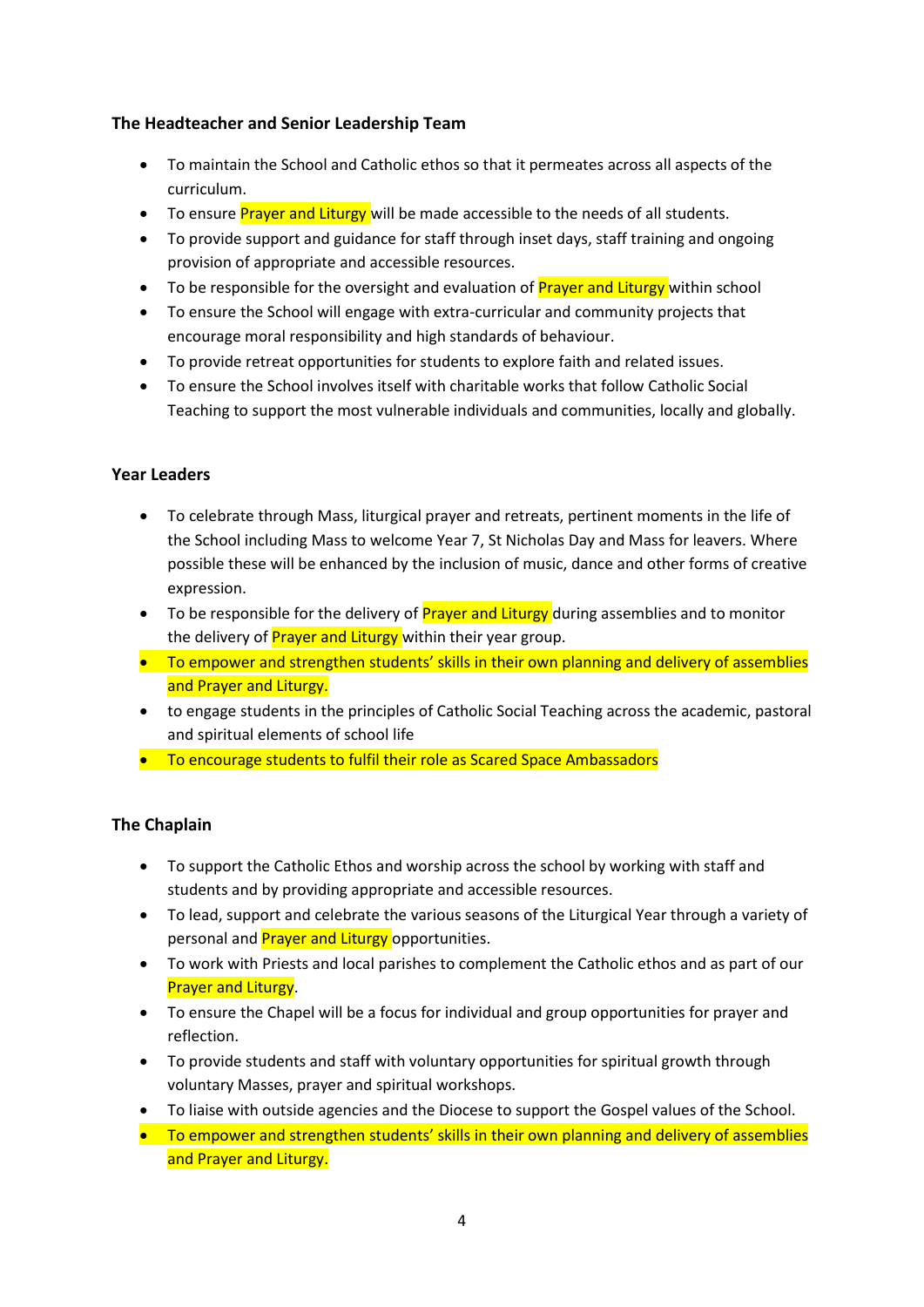- **•** To engage students in the principles of Catholic Social Teaching across the academic, pastoral and spiritual elements of school life.
- To encourage students to fulfil their role as Scared Space Ambassadors and support and encourage students leadership in this role

#### **Teaching and Support Staff**

- To engage in and support the ethos of the School.
- All students will regularly participate in daily acts of **Prayer and Liturgy** either during assembly or during their form time "Sacred Space".
- Form tutors will be responsible for the delivery of **Prayer and Liturgy** in their form time.
- To empower and strengthen students' skills in their own planning and delivery of assemblies and Prayer and Liturgy.
- To engage students in the principles of Catholic Social Teaching across the academic, pastoral and spiritual elements of school life.
- To act as witness to Gospel values to all who visit the School.
- To celebrate success, qualities, gifts and talents.
- To value their conduct and respect and towards students.

## **Spiritual, Moral, Social and Cultural Development**

#### **Spiritual Development**

As part of their spiritual development, students will have opportunities to:

- develop their capacity for critical and independent thought
- express their beliefs, feelings, values and ideas
- experience times of reflection and prayer
- consider, prepare and lead in expressions of prayer and reflection
- form and maintain worthwhile and healthy relationships
- reflect on, consider and celebrate the wonders and mysteries of life
- value the spiritual beliefs of others

Spiritual development is promoted through:

- the ethos and values of the School witnessed to by staff and students
- assemblies and opportunities for **Prayer and Liturgy**
- masses and religious celebrations
- extra-curricular opportunities in the community
- the Religious Education curriculum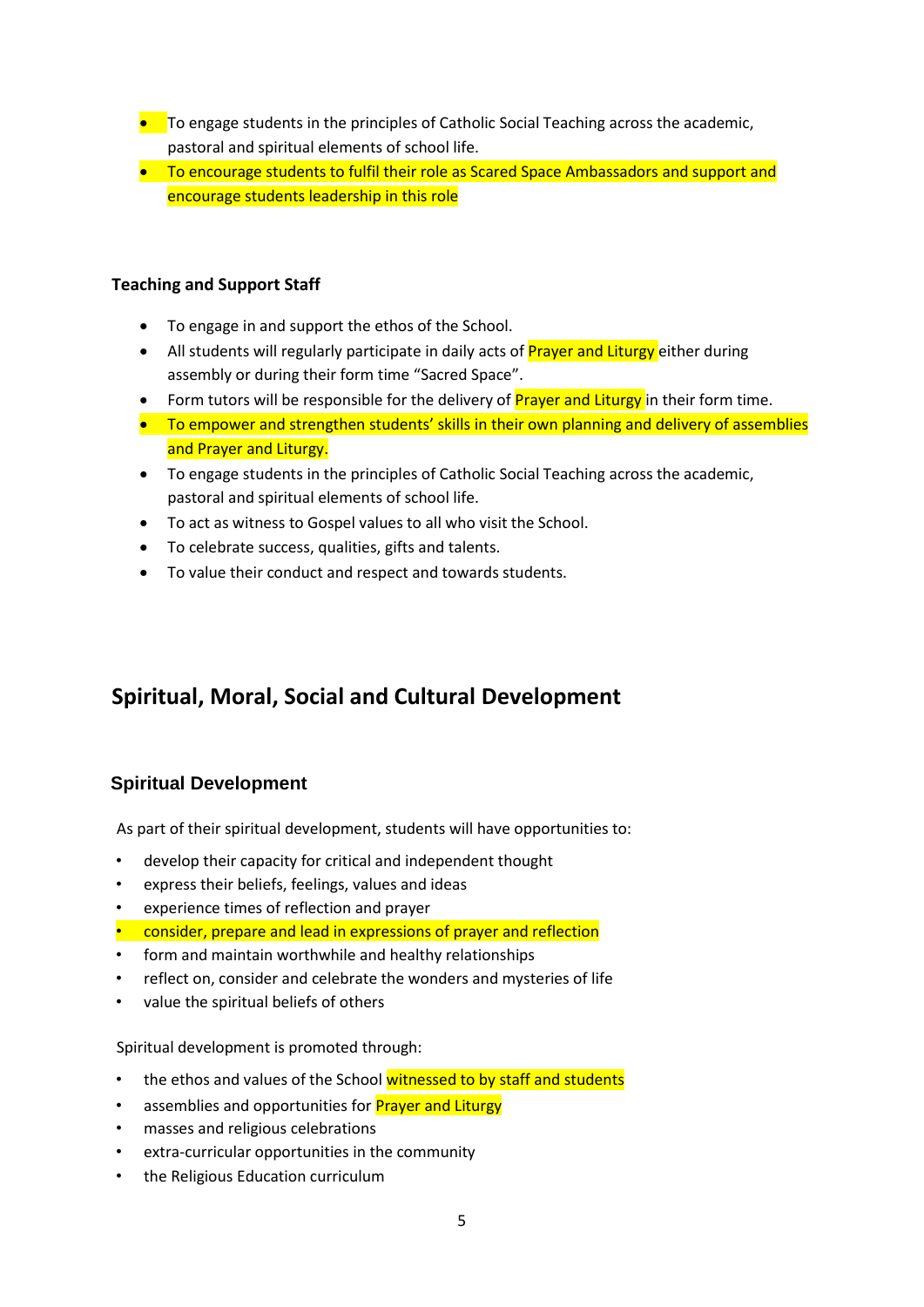- School Mission days
- Sacred Space Ambassadors, the School Mission Team Participation in the Faith in Action programme
- Spiritual and Moral Education (SME): both theory in lessons and practical in voluntary contributions in the community
- annual retreats
- Sacred Space Ambassadors

#### **Moral Development**

As part of their moral development, students will learn to:

- understand the difference between right and wrong
- promote forgiveness and reconciliation
- be reflective of their behaviour
- listen and respond appropriately and respectfully to the views of others
- respect people, truth and property
- understand the consequences of actions and consider how their actions may affect others
- make responsible judgements on moral issues
- take responsibility for their own actions and learn from mistakes show respect for the environment

Students' moral development is promoted through:

- staff and senior students acting as role models
- high expectations for behaviour both in lessons and around the School
- the use of rewards and sanctions
- School Mission Days
- half termly assembly themes
- fundraising for a range of charities
- Sacred Space Ambassadors, the School Mission Team, Student Council and Student Leadership **Team**
- Internet safety

#### **Social Development**

As part of their social development, students will have opportunities to:

- help others in the School and wider community
- peer mentoring
- understand how individuals relate to each other
- participate in a range of social contexts by appropriate and sensitive behaviour
- make a personal contribution to group activities
- understand how societies function and are organised

Social development is promoted through:

• classroom organisation and management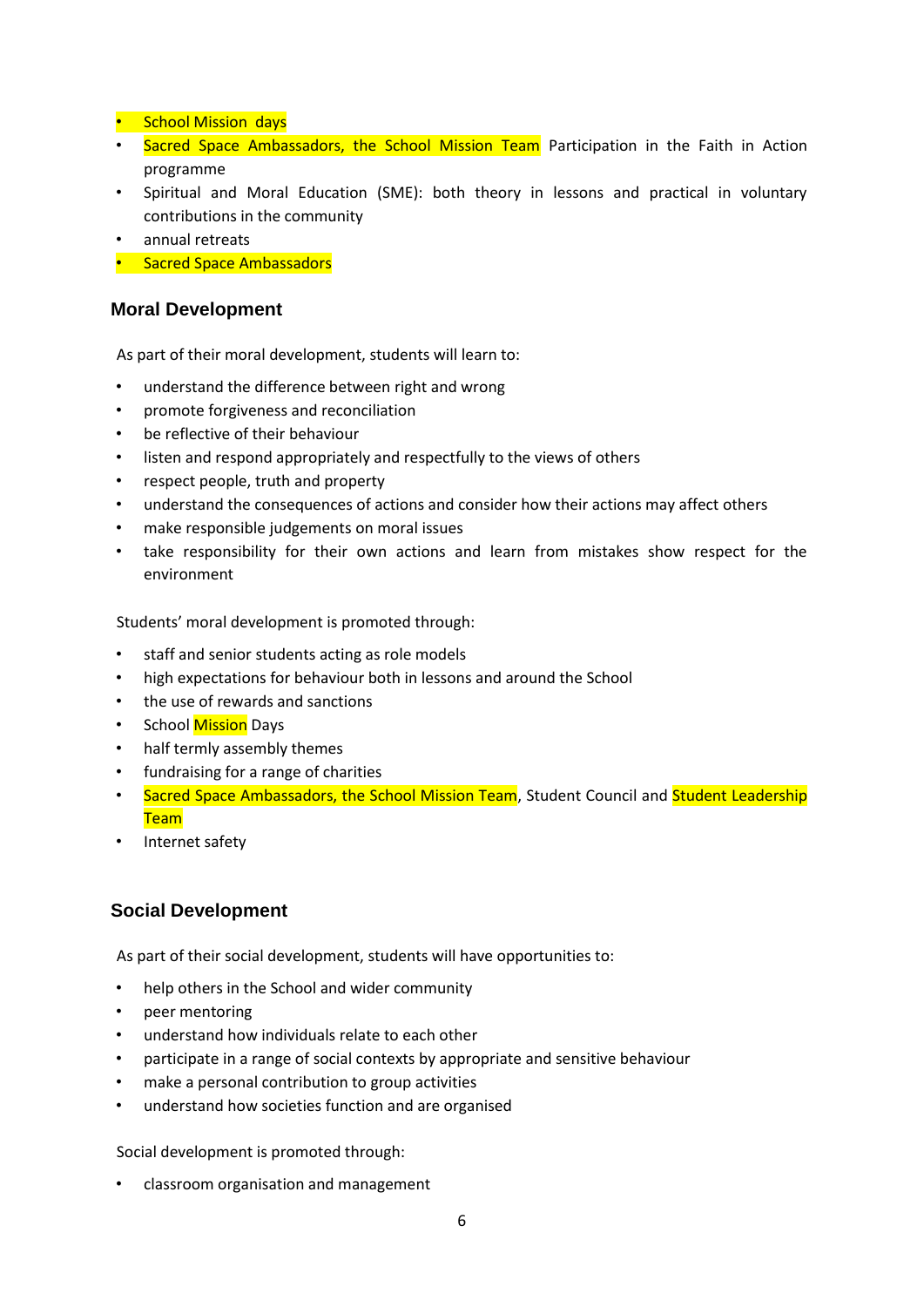- opportunities for group work both in and out of the classroom
- Sacred Space Ambassadors, the School Mission Team , Student Council and Student Leadership **Team**
- trips and visits
- charity fundraising
- work experience
- extra-curricular activities (including sport, drama and music)
- sports days
- the work of Sacred Space Ambassadors

#### **Cultural Development**

As part of their cultural development, students will have opportunities to:

- recognise the value and richness of cultural diversity in Britain
- develop an understanding of Britain's local, national, European and global dimensions
- understand beliefs, customs, values, knowledge and skills which form the basis for identity and cohesion in society
- develop their cultural interests and appreciation for Art and Music
- understand the diversity of culture in society

Cultural development is promoted through:

- visits abroad
- trips to galleries and museums
- external speakers and visitors
- Art, Music and MFL curriculums
- the programme of extra-curricular activities

#### **Addendum – COVID 19 – September 2021**

In light of restrictions due to COVID 19 guidelines and regulations, there may be times when events and religious services (retreat days, annual Masses) will have to be cancelled or postponed. Every effort will be made to reschedule or to create a comparable experience for students and staff. Alongside the on-line and remote learning resources for students there will be accessible resources for Prayer and Liturgy and Spiritual, Moral, Social and Cultural Development both in school and at home.

Resources will be provided to students in line with our Remote Learning Policy guidance. The school will make every effort to respond to the particular pastoral and spiritual needs and issues caused by the pandemic in the best way possible.